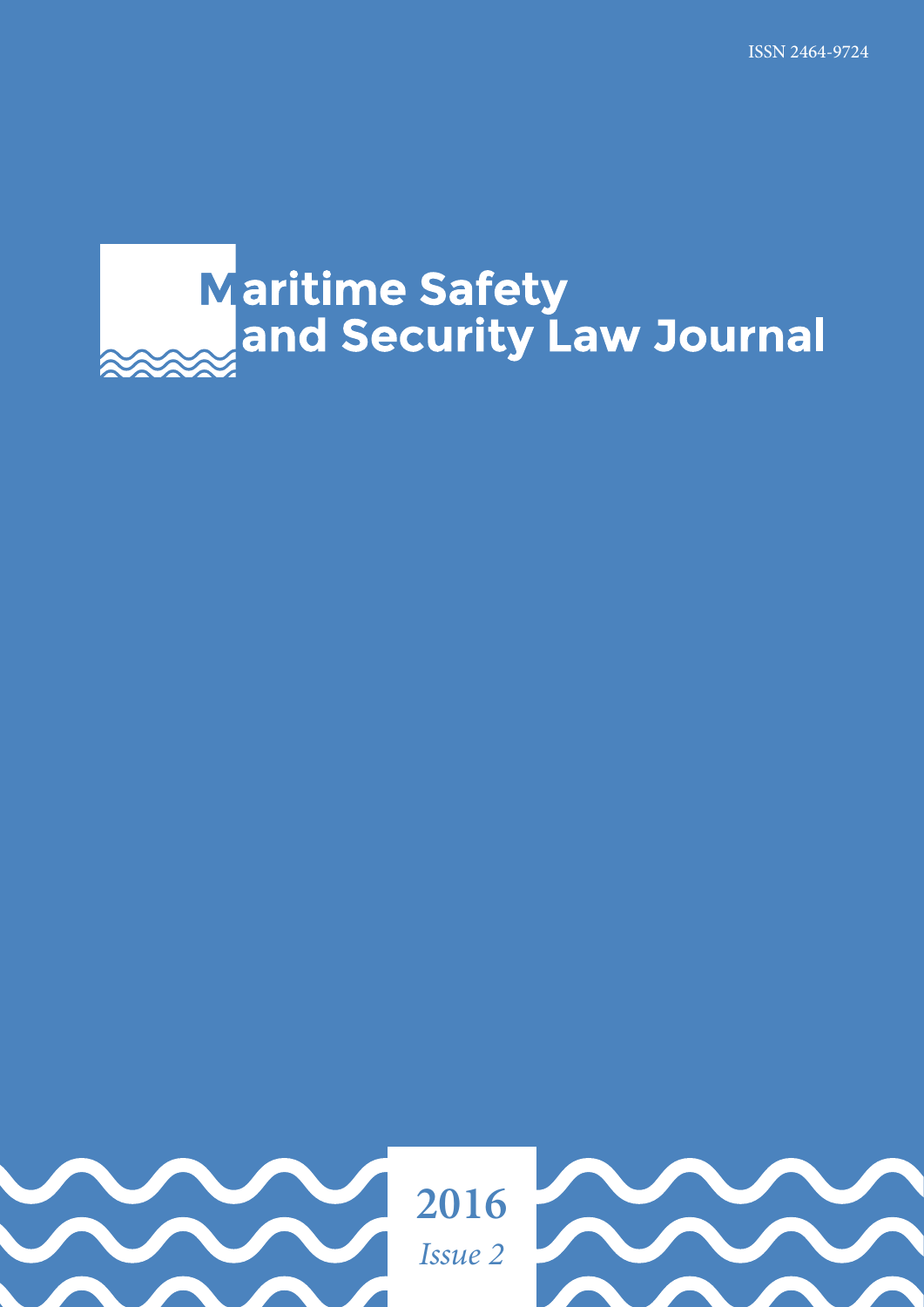# "Pirates, but not of the Caribbean": The French Private Ship Protection Act

*Philippe GRIMAUD*<sup>1</sup>

### **Abstract**

After comparing the legal frameworks related to piracy with those of Europe's main countries, the French legislator recently released a comprehensive set of rules in order to allow ship-owners to embark protection teams aboard merchant ships in an effort to prevent pirate attacks. As this kind of economic activity implies specific skills and liability linked to the possible use of force, the legislator has carefully crafted the material and geographical boundaries. The ship protection business can only take place on board cargo vessels and only in two specific areas: one off the coast of West Africa and the other in the Indian Ocean and Red Sea region. In order to ensure safety on board such vessels and compliance with all rules applying to maritime transport, the legislator has given state authorities broad power to regulate the firms and employees taking up such activity. Firms and employees must receive special approval from the state authorities monitoring their professional skills prior to undertaking the activity. On board the ship, the protection squad remains under the shipmaster's direction and is subject to unannounced control checks from French warships or patrolling ships and aircrafts.

### **Keywords**

French ship protection Act, ship protection at sea, defence teams, security at sea, piracy, ship-owners regulations, seamen labour regulations

Even though the notion of piracy remains closely tied to some romantic myth of cordial anarchy, pirates are first and foremost a threat to seafarers, navigation and trade. As the problem of piracy and armed robbery at sea persists, $2$  the United Nations and many states with access to the seas and significant interest in maritime activity have created specific legal frameworks in order to counter the phenomenon of piracy by fighting and repressing these acts, which are perpetrated at sea, particularly in international waters beyond the reach of state sovereignty.

<sup>1</sup> Philippe Grimaud was an administrative officer in the Prime Minister's office and graduated from ENA (2004). Since then, he was a judge at the Administrative Court of Versailles and the Administrative Court of Marseille. At present, he regulates municipal and local entities in Marseille's regional audit chamber. The author would like to thank the reviewers of this journal for their kind advice while drafting this article. All translations are the author's own.

<sup>2</sup> According to the 2014 IMO annual report on piracy, 242 acts of piracy or armed robbery at sea were committed in 2014 as well as 49 attempts (IMO, 'Report on Acts of Piracy and Armed Robbery against Ships' (2015)) <www.imo.org/en/Our-Work/Security/PiracyArmedRobbery/Reports/Documents/219\_Annual\_2014.pdf> accessed 25 February 2016. See also, for an analysis of piracy's economic costs Alexander Knorr, 'Economic Factors for Piracy: The Effect of Commodity Price Shocks' (2015) 38 Studies in Conflict & Terrorism 671.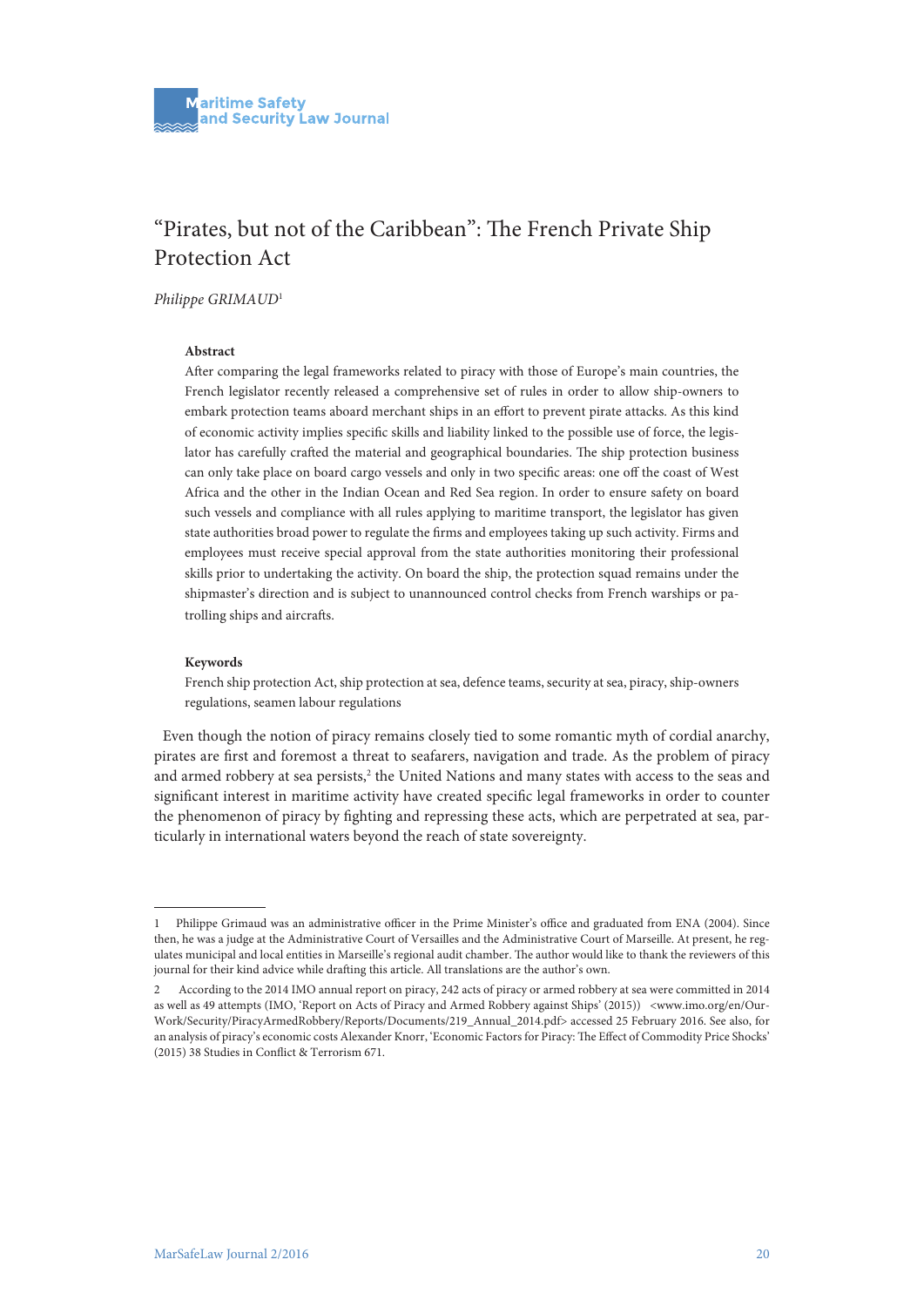On 15 July 1994, France passed Act n° 94-589 on the fight against piracy and the state's police powers at sea,3 implementing the relevant clauses of the United Nations Convention on the Law of the Sea (UNCLOS).<sup>4</sup> It defined the offence of piracy and empowered state authorities, namely the commanders of state ships and aircrafts, to take any coercive measure necessary to fight this scourge.<sup>5</sup> Nevertheless, in some regions,<sup>6</sup> merchant ships are under constant threat of pirates using fast boats and firearms, who do not hesitate climbing aboard cargo vessels, often by way of violent and sudden actions. This requires a quick deterrent response, yet pirates often escape even when warships are patrolling the region, due in part to the sheer size of these hazardous areas. In order to cope with this threat, many European countries have gradually come to allow private protection squads on board merchant ships flying their flags, and some countries even permit national and foreign navy vessel protection detachments on board (such as France, Germany, Denmark, Belgium and Italy).<sup>7</sup>

Until 2014, France prohibited ship-owners from embarking private squads aboard their vessels. The 1 July 2014 Act on private ship protection businesses act (the 2014 Act<sup>8</sup>), preceded by a clear

<sup>3</sup> *Loi* n° 94-589 du 15 juillet 1994 relative à la lutte contre la piraterie et aux modalités de l'exercice par l'Etat de ses pouvoirs de police en mer [Act on fight against piracy and state police powers at sea] *Journal officiel de la République Française*  (Paris, 16 July 1994) 10244 <www.legifrance.gouv.fr/affichTexte.do?cidTexte=JORFTEXT000000713756&fastPos=2&fastReqId=74943313&categorieLien=cid&oldAction=rechTexte> accessed 1 February 2016.

<sup>4</sup> United Nations Convention on the Law of the Sea (adopted 10 December 1982, entered into force 16 November 1994) 1833 UNTS 3 (UNCLOS) arts 100-107 and 110, grants warships a right of visit of any ship even on the high seas if involved in piracy.

<sup>5</sup> The 1994 Act (n 3) allows control on board any suspicious boat (s. 2), preventive detention on board for suspects and precautionary seizure of goods or documents linked to the piracy act or attempt (s. 3) and ship's diversion to any port in order to deepen controls (s. 4).

<sup>6</sup> Especially the South China Sea, Straits of Malacca and Singapore and Indian Ocean, see 2014 IMO Report (n 2) annex 2, 1-2.

<sup>7</sup> See Anna Petrig, 'The Use of Force and Firearms by Private Maritime Security Companies against Suspected Pirates' (2013) 62 International and Comparative Law Quarterly 667. For an example of a similar pattern in Europe after an evolution of the national legal framework, see the Italian legislation as discussed in Eugenio Cusumano and Stefano Ruzza, 'Contractors as a Second Best Option: The Italian Hybrid Approach to Maritime Security' (2015) 46 Ocean Development & International Law 111. Also see the Dutch legal scheme, practice and theoretical considerations: Bibi Van Ginkel, Frans-Paul Van Der Putten and Willem Molenaar, *State or Private Protection against Maritime Piracy? – A Dutch Perspective* (Netherlands Institute of International Relations, 2013) <www.clingendael.nl/sites/default/files/20130200\_state\_or\_private\_protection\_web. pdf> accessed 1 February 2016. See also Kiara Neri 'The Use of Force by Military Vessel Protection Detachments' (2012) 51 Military Law and Law of War Review 73.

<sup>8</sup> *Loi* n° 2014-742 du 1er juillet 2014 relative aux activités privées de protection des navires [Act on ship protection private business] *Journal officiel de la République Française* (Paris, 2 July 2014) 10890 <www.legifrance.gouv.fr/affichTexte.do?cid-Texte=JORFTEXT000029175262&fastPos=3&fastReqId=654263424&categorieLien=cid&oldAction=rechTexte> accessed 1 January 2016.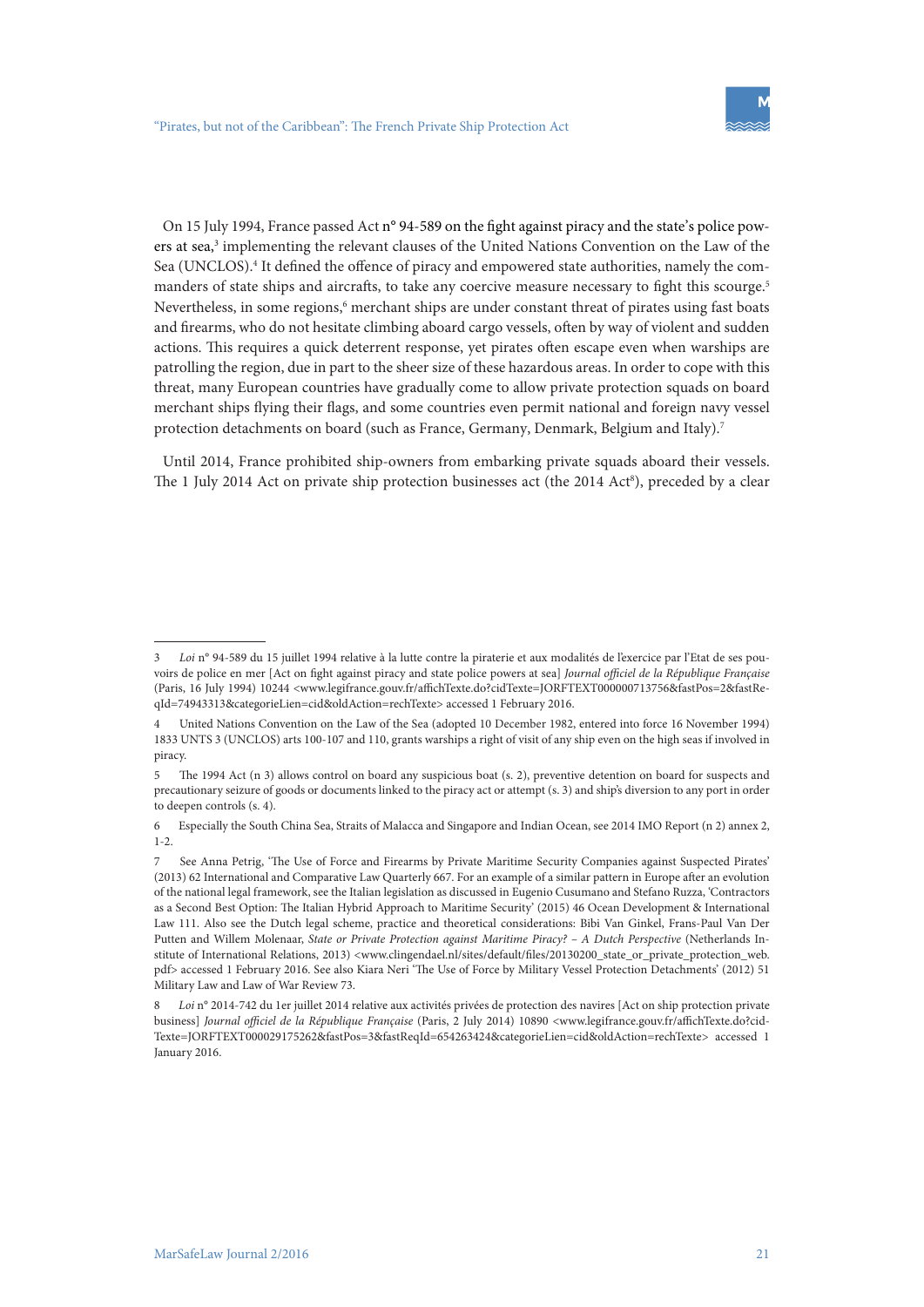introductory text,<sup>9</sup> aims at modifying the Transport Code<sup>10</sup> and the Homeland Security Code,<sup>11</sup> in order to allow the ship-owners to embark such squads,<sup>12</sup> and set up the legal framework of this new business sector. This text was accompanied by five implementation decrees,<sup>13</sup> which specify the material and geographical scope and requirements of the ship protection activity. This activity consists of ensuring the safety of crewmembers and any passengers travelling on board the ship, as well as the cargo, against external threats<sup>14</sup> through the use of a protection team. This term external threats seems rather inaccurate, as it could also lead to authorising such squads to defend merchant ships against terrorist assaults, and although the 2014 Act's introductory text does not raise this issue, it is unknown whether the legislator shared such a broad view.

This article outlines the legal framework set by the 2014 Act and the five decrees, by introducing (1) its scope, (2) the requirements set by the regulations for firms and employees and its control by state authorities, and (3) the practical and legal constraints related to the ship protection mission. It must be noted that, as most of the 2014 Act's provisions have been codified in the French Transport Code and Homeland Security Code, the author makes direct reference to these Codes' article numbers, as modified or created by the 2014 Act.

# 1. A strictly limited scope of application

According to French law, granting a weapon-equipped protection team embarked on a merchant ship the right to use force in order to protect the hull, cargo and crew is quite similar to a state

<sup>9</sup> ie the government statement explaining the act's goals and general architecture. See *Projet de loi* relatif aux activités privées de protection des navires, n° 1674, déposé le 3 janvier 2014 [Bill on private ship protection business] <www.assemblee-nationale.fr/14/projets/pl1674.asp> accessed 1 February 2016.

<sup>10</sup> Transport Code, *Journal officiel de la République française* (Paris, 3 November 2010) 19645 <www.legifrance.gouv.fr/ affichCode.do?cidTexte=LEGITEXT000023086525&dateTexte=20160120> accessed 1 February 2016.

<sup>11</sup> Homeland Security Code, *Journal officiel de la République française* (Paris, 13 March 2012) 4533 <www.legifrance.gouv. fr/affichCode.do?cidTexte=LEGITEXT000025503132&dateTexte=20160120> accessed 1 February 2016.

<sup>12</sup> The *Loi* n° 94-589 du 15 juillet 1994 relative à la lutte contre la piraterie et aux modalités de l'exercice par l'Etat de ses pouvoirs de police en mer [Act on fight against piracy and state police powers at sea] on fight against piracy and state police powers at sea did not authorize the ship owners to protect their ships from piracy by such means (n 3).

<sup>13</sup> *Décret* n° 2014-1415 relatif aux conditions d'exercice de l'activité privée de protection des navires [Decree on conditions for ruling ship protection private business]; *Décret* n° 2014-1416 du 28 novembre 2014 relatif aux modalités d'exercice de l'activité privée de protection des navires [decree on means and procedures for carrying ship protection business]; *décret* n° 2014- 1417 du 28 novembre 2014 relatif aux normes et référentiels admis en application de l'article L. 616-1 du code de la sécurité intérieure [decree on standards admitted under s. L. 616-1 of Homeland Security Code]; *décret* n° 2014-1418 du 28 novembre 2014 pris pour l'application de l'article L. 5442-1 du code des transports [decree implementing s. L. 5442-1 of Transport Code]; *Décret* n° 2014-1419 du 28 novembre 2014 pris pour l'application des dispositions du titre IV du livre IV de la cinquième partie du code des transports et relatif aux modalités d'exercice de l'activité privée de protection des navires [Decree implementing the provisions of title IV from book IV of fifth part of Transport Code and on means and procedures for carrying ship protection business] *Journal officiel de la République Française* (Paris, 30 November 2014) 19999-20008 <www.legifrance.gouv.fr/ affichJO.do?idJO=JORFCONT000029813001> accessed 1 February 2016.

<sup>14</sup> Homeland Security Code, s. L. 5441-1.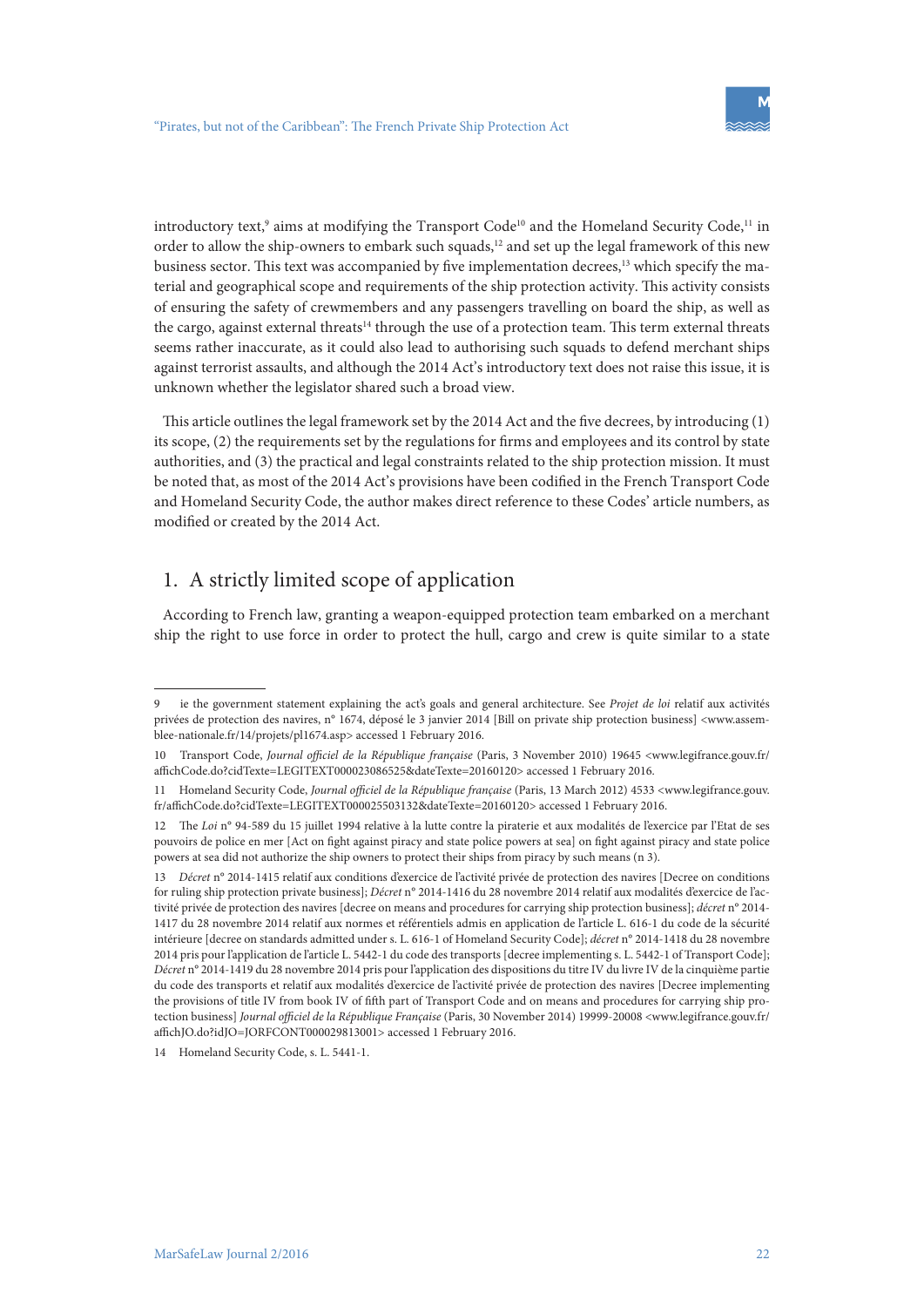prerogative, traditionally used and controlled by public authorities, making it a radical notion for private businesses.15 Consequently, such a right to self-defence implying the right to use weapons to protect private activities and workers cannot be granted widely. Even if the freedom of navigation in secure conditions is at stake due to the threat of piracy, French law remains firmly attached to the principle that private individuals should not own and carry lethal weapons, except for purposes of self-defence in very specific, narrowly defined situations that pose a real threat to the owner.<sup>16</sup> As a result of this rule, and prior to the 2014 Act**,** only state warships and patrol ships could be armed, and they still monopolise all tasks involving law enforcement, safety and security at sea. Thus, the scope of the 2014 Act is carefully delimited.

### 1.1 The 2014 Act's scope: French ships protected by private entities on the high seas

First of all, the Transport Code (s. L. 5441-1) draws the *rationae materiae* scope of the Code as follows: the ship protection business consists of protecting, on request and on behalf of the ship-owner, ships sailing under the French flag from outside threats. This definition thus dismisses a number of patterns which may have existed in historical periods,<sup>17</sup> in both France and abroad, such as convoys under warship escort and the protection granted to all ships in an area regardless of their flag.<sup>18</sup> The same section *in principio* excludes from the 2014 Act's scope a scenario directly involving public authorities in such activity: when the ship protection is carried out by state employees or employees acting on behalf of the state, the 2014 Act's provisions are no longer relevant and the traditional administrative liability system should take over from the *specialia* provided by the 2014 Act.

Section L. 5441-1 of the Transport Code § 2 defines the protection team competencies and underlines that this activity can only be carried out on board the ship it aims to protect. This rules out two types of protection, which fall within the competence of other French authorities and legal frameworks:

When the ship is moored in a French harbour, the protection of the ship from the dock is entrusted to the state services in charge of port security (which is the *Gendarmerie Maritime* or, in some circumstances, the French Navy) or to land-based private security firms,

<sup>15</sup> In order to understand the various frameworks available to states, see Natalino Ronzitti, 'The Use of Private Contractors in the Fight against Piracy: Policy Options' in Francesco Francioni and Natalino Ronzitti (eds), *War by Contract: Human Rights, Humanitarian Law, and Private Contractors* (OUP 2011) 37.

<sup>16</sup> Stemming from a 1939 decree which established as a principle the prohibition of weapon detention, now consolidated in Homeland Security Code, s. L. 311-1 *et seq*.

<sup>17</sup> Especially World War II and the first Gulf War.

<sup>18</sup> See, eg, the procedure called 'naval control', Defence Code, s. R. 1335-1: in the framework of existing law and when needed by the circumstances, the prime minister can impose a naval control on French maritime navigation, regardless of whether commercial, fisheries or pleasure navigation, in order to ensure the safest transit conditions. This control can be limited to determined geographic areas and apply only to certain ship categories.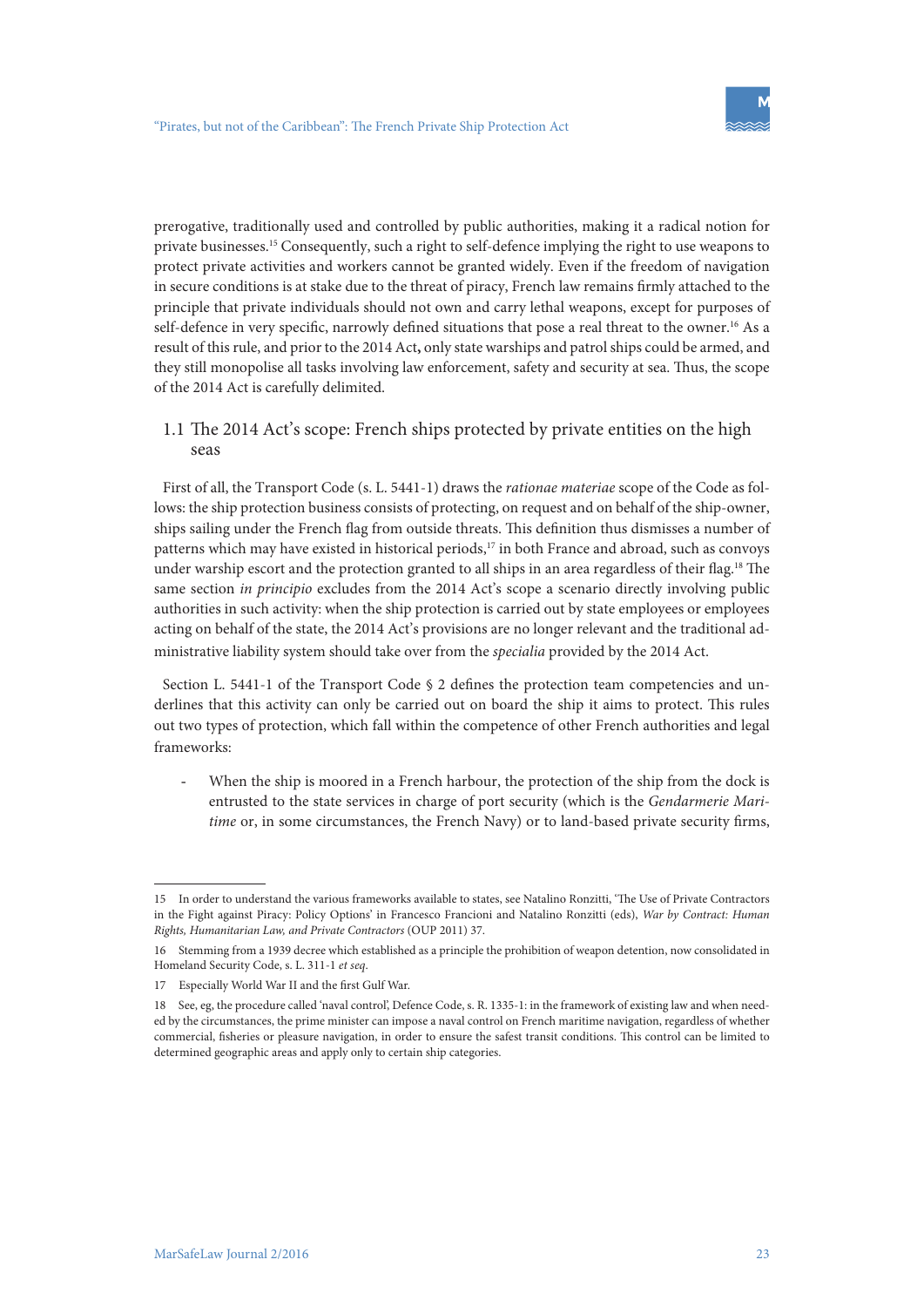which are governed by another Act.<sup>19</sup>

The protection tasks only take place on board the ship: the 2014 Act prevents the ship-owner and the security firm from using means that are detachable from the protected ship, such as speed crafts and helicopters, to prevent piracy suspects from approaching their target. As a consequence, such action is reserved to state warships patrolling in the vicinity.<sup>20</sup>

### 1.2 The 2014 Act only applies to cargo vessels and empty passenger ships

The 2014 Act applies to ships sailing under the French flag (s. L. 5441-1). Indeed, the French legislation only applies to such vessels and extending its territorial jurisdiction to other ships employing on board security firms is out of the question.<sup>21</sup>

According to the 2014 Act, all ship-owners can require a private protection team, but the n° 2014- 1418 decree exempts a number of French-flagged ships from the benefit of these regulations: pleasure crafts – even commercial ones – and passenger ships, except for those that come within one of these two categories and have a hull exceeding 24 metres and carrying only their crew (composed of professional seamen in the case of pleasure crafts). The restrictions that apply by virtue of this decree may be explained by what would be the protection team's operational constraints if it had to defend a ship carrying passengers. Indeed, beyond the great number and expanse of compartments in a passenger vessel, the sole fact that passengers are exposed to the action would be an insurmountable challenge for the protection team. This task is far from the mere protection against piracy. In addition, the state is, in principle, in charge of fighting terrorism and has issued specific regulations and operational plans – such as 'Pirate Mer' plan. It trains and dedicates special units for this kind of mission, referred to as counter-terrorism and hostage rescue teams, integrated into French Navy commandos.

<sup>19</sup> *Loi* n° 83-629 du 12 juillet 1983 règlementant les activités privées de surveillance, de gardiennage et de transport de fonds [Act on private security activities] *Journal officiel de la République française* (Paris, 13 July 1983) 2155, now at Homeland Security Code, s. L. 611-1 *et seq*.

<sup>20</sup> See, eg, the *Atalanta* operation led by the EU naval force (EUNAVFOR), designed to protect merchant vessels from piracy off the coast of Somalia. It is a joint action decided by the EU council on 10 November 2008 (Decision 2008/851/CFSP of 10 November 2008 on a European Union military operation to contribute to the deterrence, prevention and repression of acts of piracy and armed robbery off the Somali coast [2008] OJ L301/33) and modified by decision 2012/174/CFSP of 23 March 2012 amending Joint Action 2008/851/CFSP on a European Union military operation to contribute to the deterrence, prevention and repression of acts of piracy and armed robbery off the Somali coast [2012] OJ L89/69). Joint Actions 2008/749/CFSP and 2008/851/CFSP were amended through Council Joint Actions 2009/907/CFSP ([2009] OJ L322/27), 2010/437/CFSP ([2010] OJ L210/33), 2010/766/CFSP ([2010] OJ L327/49) and 2012/174/CFSP ([2012] OJ 89/69). The *Atalanta* military operation fits in the legal framework set by the UN Security Council resolutions allowing the Member States to use any means in Somali national waters in order to fight piracy (UNSC Res 1846 (19 December 2008) UN Doc S/RES/1846/2008 [8] and UNSC Res 2020 (22 November 2011) UN Doc S/RES/2020/2011 [10]). Since the beginning of *Atalanta*, the French navy has brought to this operation an Atlantique 2 patrol aircraft and a warship – or at least a frigate; in spring 2015, the offshore patrol vessel *L'Adroit* was added.

<sup>21</sup> See arts 92-93 UNCLOS.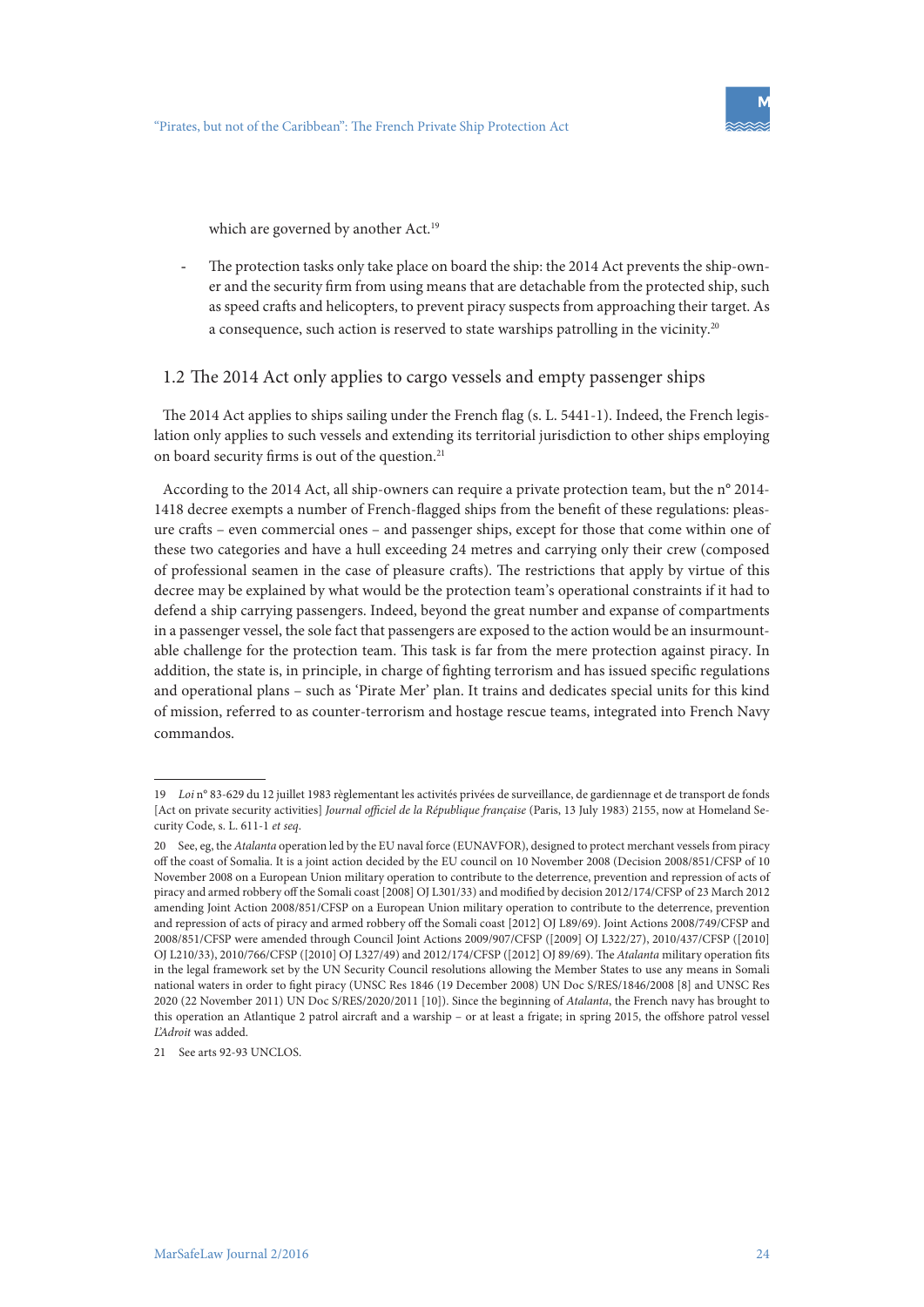Nevertheless, the special dispensation granted to passenger ships carrying only their crew allows ship-owners to protect ships transiting through dangerous areas and avoids assaults like that suffered in 2008 by the French-flagged *Le Ponant* sailing cruise ship, which was attacked by Somali pirates in the Gulf of Aden while performing (without passengers) a connection navigation between Seychelles and the Mediterranean Sea.<sup>22</sup> Moreover, section L. 5441-1 clearly states that the squad's activity aims at ensuring the safety of all persons embarked on board the vessel, crew and passengers and the goods transported. Thus, all cargo vessels transporting passengers – as is frequently the case – can host a defence team.

Having reduced the material scope of the Code, the French legislator also intended to limit its geographical area of application.

### 1.3 The 2014 Act only applies in predetermined dangerous areas

Given that the 2014 Act affords ship-owners options far beyond those authorised to other private persons by common law, the legislator has compelled the government to establish strict and appropriate geographic limits on this activity. First of all, the Transport Code (s. L. 5442-1) states that the 2014 Act's regulation only applies beyond the limits of the states' territorial sea and empowers the Prime Minister to set by ministerial order the boundaries of the areas under the regulation, according to the criterion of threats encountered, after having consulted an inter-ministerial committee including ship-owners' representatives. The committee can also suggest, if needed, modifications to the shape and extent of the relevant areas. It thus ensures that the geographical scope of the 2014 Act meets this naturally shifting threat.

The geographical scope of the 2014 Act is currently determined by a ministerial order of 28 November 2014,<sup>23</sup> which identifies two areas where merchants ships are authorised to embark a defence team:

The first, 'West Africa', stretches from the 16th parallel north (i.e. roughly the Cape Verde Archipelago) to the 17th parallel south (approximately the continuation of the line separating Angola from Namibia). Its eastern border is the boundary of the territorial sea of the

<sup>22</sup> See a parliamentary report depicting the assault: Christian Ménard, *Rapport fait au nom de la commission de la défense nationale et des forces armées sur le projet de loi (n° 2502), modifié par le Sénat, relative à la lutte contre la piraterie et à l'exercice des pouvoirs de police de l'État en mer* [Report on the bill on fight against piracy and state's police powers at sea] (Assemblée Nationale, 9 November 2010) <www.assemblee-nationale.fr/13/rapports/r2937.asp> accessed 1 February 2016. For the criminal proceedings that followed, see Cass Crim 16 September 2009, no 09-82.077 <www.legifrance.gouv.fr/affichJuriJudi.do?oldAction=rechJuriJudi&idTexte=JURITEXT000021053597&fastReqId=1657137381&fastPos=22> accessed 1 February 2016. For the pirate's complaint before the ECtHR, see *Ali Samatar and others v France* App nos 17110/10 and 17301/10 (ECtHR, 4 December 2014)*.*

<sup>23</sup> *Arrêté* du 28 novembre 2014 fixant les zones dans lesquelles les entreprises privées de protection des navires peuvent exercer leur activité [ministerial order setting the areas where private ship protection firms can operate] *Journal officiel de la République française* (Paris, 30 November 2014) 19999 <www.legifrance.gouv.fr/affichTexte.do?cidTexte=JORFTEX-T000029813006&dateTexte=20160120> accessed 1 February 2016.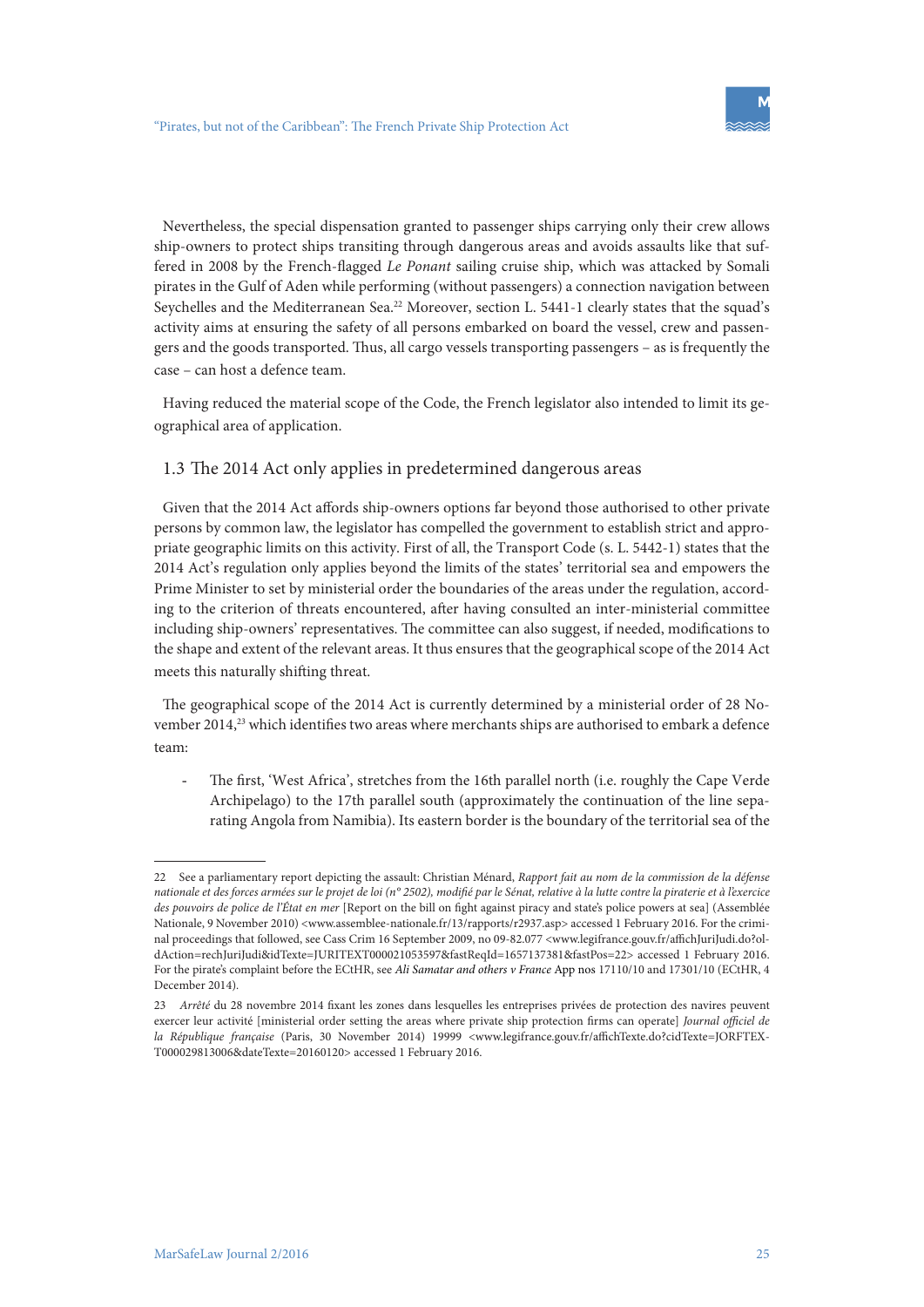neighbouring states (from Senegal to Angola), that is 12 nm (22 km) from their shores.<sup>24</sup> Its western limit has been drawn along the 19th degree longitude west, departing roughly from a point 110 nm (200 km) off Dakar and stretching approximately to the area halfway between Ascension Island and Saint Helena. It is about 6 million km² large (1.7 million nm²).

The second, 'Indian Ocean and Red Sea', covers between 10 and 12 million km<sup>2</sup>. It ranges from the Gulf of Aden (16° north) and the Iranian and Pakistani maritime approaches (26° north) to 10° south (roughly the longitude of northern Madagascar). It ends with the 78° east, i.e. a line corresponding to the longitude of the southernmost point of India. Here again, the area is closed by the territorial sea of the neighbouring states (from Pakistan to Mozambique and Angola). This area is more or less equivalent to the EUNAVFOR's *Ata*lanta operation framework.<sup>25</sup>

These areas cover most of the regions exposed to the threat of piracy and allow ship-owners to safeguard a significant amount of the worldwide seaborne traffic, yet disregard three blind spots – which may be for diplomatic reasons that have proved to be inescapable.

The first stems from the fact that the relevant areas end with the border of the territorial sea of the neighbouring states, betting that each of them is able to ensure the safety of its coasts and maritime approaches. However, neither failing states nor weak ones have sufficient means at their disposal to carry out coastal patrols in order to eradicate piracy. Nevertheless, on this point, the French legislator had no choice but to abide by international law, which inevitably led to this solution<sup>26</sup> (except when the neighbouring state or the UN Security Council allows it). Nonetheless, it does not appear to be a real constraint, at least not for the vessels passing through the territorial seas of these states without stopping at their harbours. Indeed, such ships can avoid coastal waters with a higher risk of attack and remain far from the hazardous areas.

The two other blind spots are well-known for being the theatre of piracy and terrorist threats respectively. The first is the area composed of the Strait of Malacca and the South China Sea, which is seriously affected by piracy on account of its position as a key vector for global maritime traffic.<sup>27</sup> However, the bordering states have increased their patrols in the area, and piracy has decreased markedly over the last ten years. One must add that, in this sector, the outer limits of the territorial

<sup>24</sup> Art 3 UNCLOS.

<sup>25</sup> Decision 2008/851/PESC (n 20) s 1.2. See EUNAVFOR, 'Mission' <eunavfor.eu/mission> accessed 1 February 2016. To understand the situation and the legal framework that governs the fight against piracy in this area, see Robin Geiß and Anna Petrig, *Piracy and Armed Robbery at Sea: The Legal Framework for Counter-Piracy Operations in Somalia and the Gulf of Aden*  (OUP 2011).

<sup>26</sup> UNCLOS grants to each ship a right of innocent passage in territorial waters, even to armed ships flying the flag of another state (arts 17 to 32). This right excludes any exercise, manoeuvre or training implying the use of weapons (art 19(b)). Only the sovereign state in the area can regulate the activities in its own territorial waters (art 21) not the flag state.

<sup>27</sup> According to the 2014 IMO annual report on piracy (n 2), among the 242 piracy or armed robbery at sea acts committed in 2014, 82 took place in the South China Sea and 77 in the Strait of Malacca.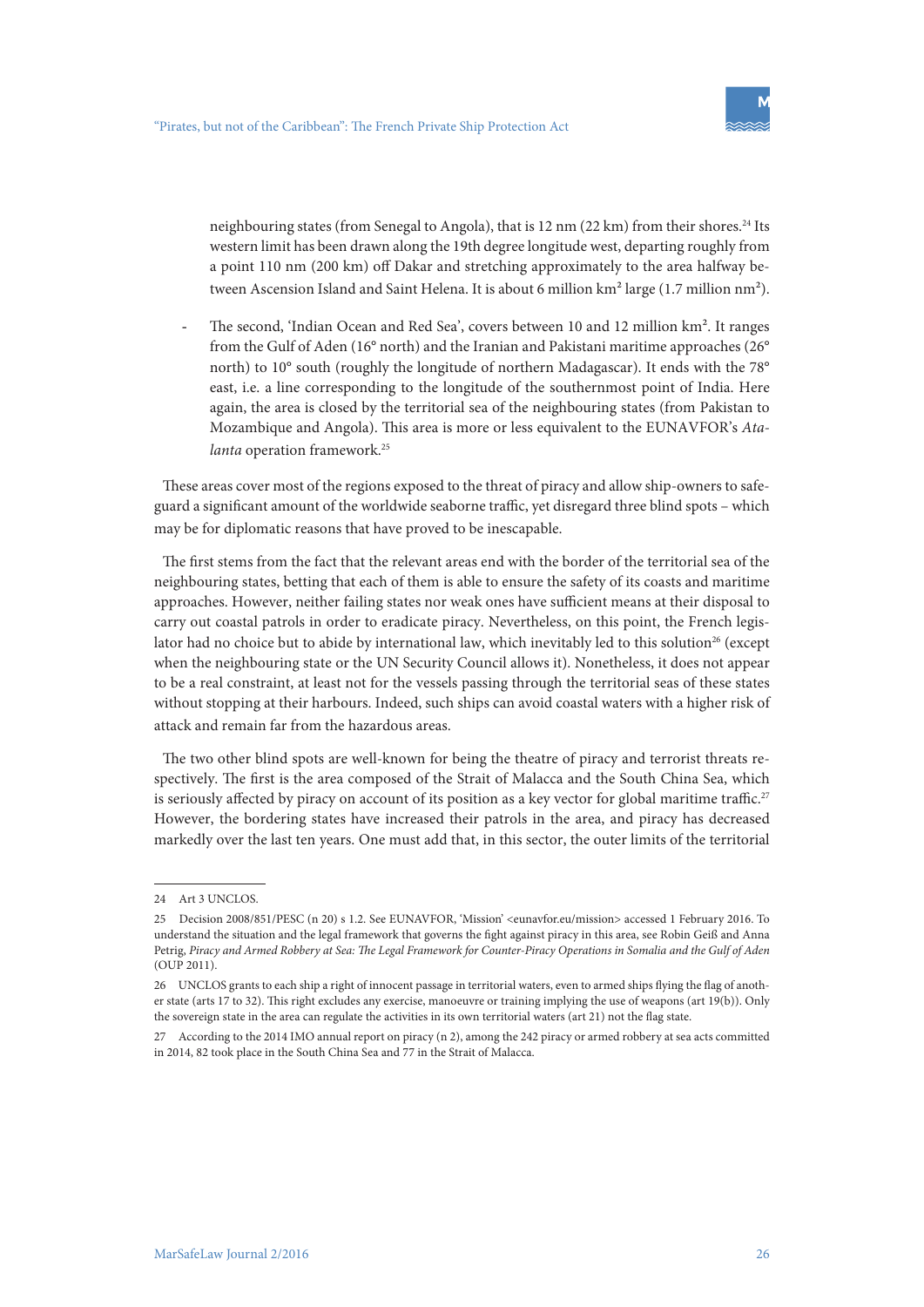seas are so closely related that the area where ship-owners could implement the French 2014 Act would be too narrow to justify activating a protection team. Another area forgotten by (or rather excluded from) the 2014 Act's geographical scope is the Persian Gulf, which is also affected by a permanent threat of terrorist activity. It is necessary to emphasise that the bill that paved the way for the 2014 Act only addressed the problem of piracy. Thus, the government, when preparing the decrees and statutory orders intended to enforce the law and define the relevant areas, left out or overlooked the question of piracy-related terrorism in this region. Moreover, the outer limits of the territorial seas are again very close to those of the neighbouring states. It is also likely that given the nature of the risk, its intricacy and its links with the geopolitical context, the most relevant response is that provided by a few neighbouring states and the prepositioned Western forces.<sup>28</sup>

It is evident that the legislator's intent was to carefully determine the situations in which the ship-owner is granted the right to hire a protection team insofar as the particular situation justifies such measures. This mirrors the cautious approach of public authorities in this respect, due to the nature of the activity and its means, which in a certain way breaks with some established usages among the maritime world. In addition, the 2014 Act provides for a strict legal framework because uncontrolled development of this sector can lead to various forms of mercenary crews on board French vessels.

# 2. Authorisation, certification and control are the keys to the system

With the aim of avoiding the surge of uncontrolled ship protection businesses, the 2014 Act and the decrees n° 2014-1415 and n° 2014-1417 create a twin control mechanism based on an administrative authorisation necessary for the firms wishing to involve themselves in this trade and an individual approval scheme for each employee of maritime security firms. This legal framework is directly inspired and almost identical to the system created 30 years ago for ground-based private security guards by the Act of 12 July 1983. The regulatory provisions specifying the conditions laid down by the 2014 Act have also been introduced in the Homeland Security Code, in parallel with 'classical' (i.e. ground-based) private security regulations, and use part of their legislative environment. The foundations of this system are as follows.

### 2.1 The private security firm must be certified, receive authorisation and its managers must be granted approval

First of all, the private ship protection business is reserved to the firms that are able to demonstrate that their organisation and internal procedures can cope with the kind of missions given by ship-owners. Each firm willing to enter the market has to be certified by an independent certifying

<sup>28</sup> The Fifth Fleet of the US Navy, which is headquartered in Manama (Bahrain) with at least one aircraft carrier and its group. For example, the French navy deployed the group on the *Charles de Gaulle* aircraft carrier six times between 2001 and 2015.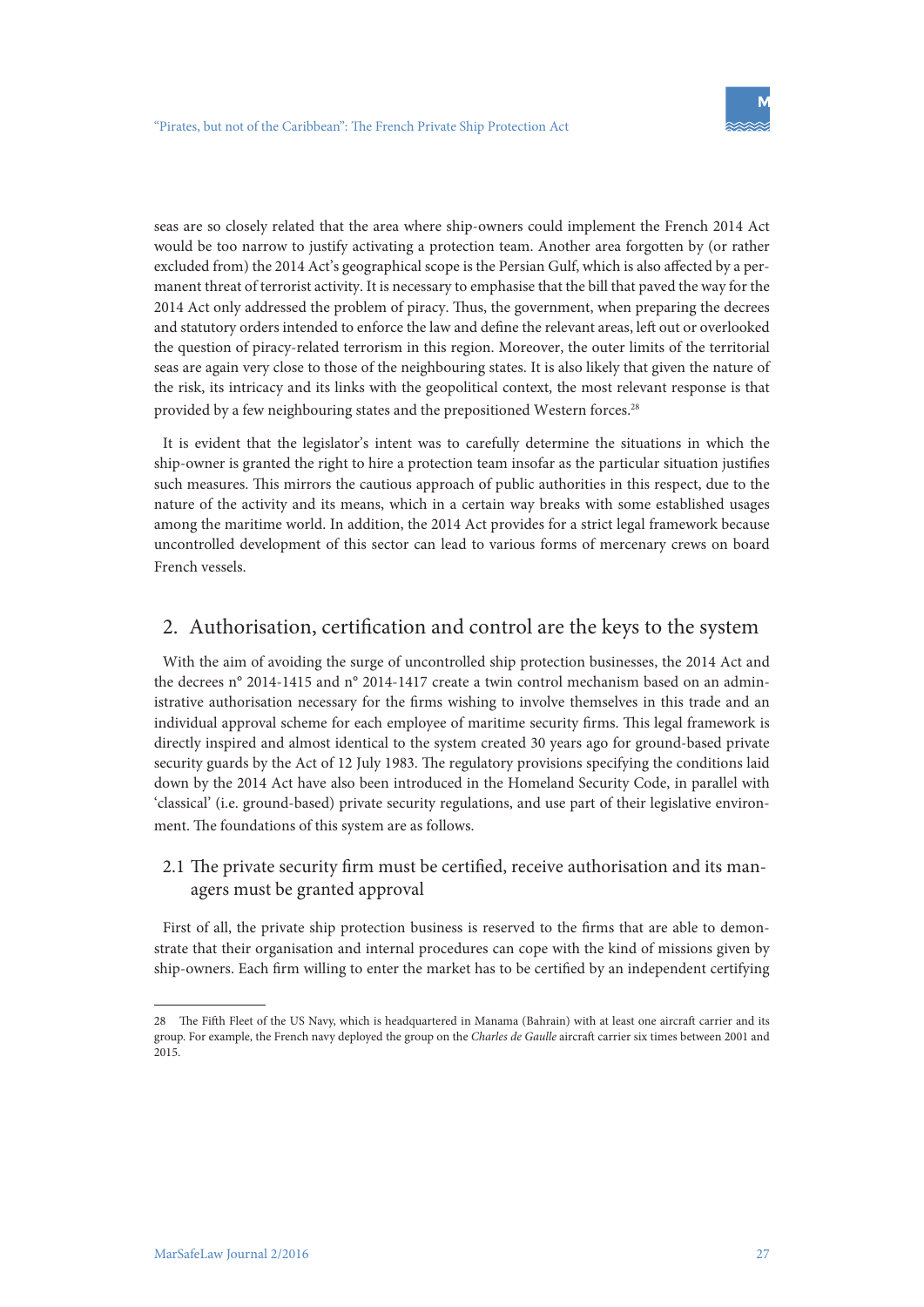entity, according to the Homeland Security Code (s. L. 616-1), which only allows the firms having received this *ad hoc* certification to run such a business. This certification ensures that the private security firms putting protection teams at the disposal of ship-owners comply with the regulations connected with all on board security matters. These include the ability communicate directly with the vessel's crew and management rules within the protection team, rules regarding the use of force and the reporting of incidents, etc. (Homeland Security Code, s. R. 616-2). It is issued by the national commission for private security activities, which is a Home Office entity.

The procedure leading to the firm's authorisation is the same as that applied to all private security firms fulfilling this activity on the ground (Homeland Security Code, s. R. 612-1 *et seq.*). But given the specific requirements of the maritime environment, the nature of the tasks and the scope of rights given to the defence teams, special sections of the Code (s. R. 616-1 *et seq.*) strengthen the standards imposed on the applicants. Moreover and as a consequence of the regulatory demands imposed on the firm, each manager must request and receive individual administrative approval, which is a mandatory prerequisite to starting the business. It is delivered by a special administrative commission bringing together Home Office representatives, such as prefects, judiciary authorities and private security firms' representatives. This committee is the competent licensing authority for all private security firms and is known as the regional private security approval and control commission (Homeland Security Code, ss. R. 633-1 and R. 635-1). Given that ship protection is carried out beyond the limits of the territorial seas and not in a specific continental region of France, the Paris regional commission delivers the approvals enabling the ship protection firms (Homeland Security Code, s. R. 633-1) after checking the nationality of the future bearer, his professional skills and compatibility with such activity as well as a criminal record check.

It must be noted that the approval is not intended as a mere formality. Indeed, a comprehensive body of skills is expected from the private ship protection firm's manager (Homeland Security Code, s. R. 616-11): knowledge of the French legislation governing the activity, of possible criminal liability (especially as it relates to the protection of physical integrity), the duty to provide assistance and the obligation to prevent criminal offences. They are also supposed to master French legislation on firearms, the International Ship and Port Facility Security Code (ISPS code), the International Safety Management Code (ISM code) and the UNCLOS provisions regulating the right of innocent passage. Looking ahead in an effort to predict how these requirements will be interpreted by the public authorities handling the ship-owners' applications is no easy feat. Nevertheless, such conditions necessarily imply that only persons duly skilled and well-versed in issues related to the maritime field, especially naval safety, will be able to create and run private ship protection firms. It is thus probable that these conditions guarantee a suitable professional level in the sector.

In addition to these requirements, it must be noted that the first authorisation delivered to a firm can only be provisional (Homeland Security Code, ss. L. 616-1 and R. 616-1) and is limited to six months validity. The request lodged by the firm must include its procedure manual, approved by the Minister of Transport (Homeland Security Code, s. R. 616-3) and the contract with the certifying organisation controlling its procedures. After receiving this temporary authorisation, the firm must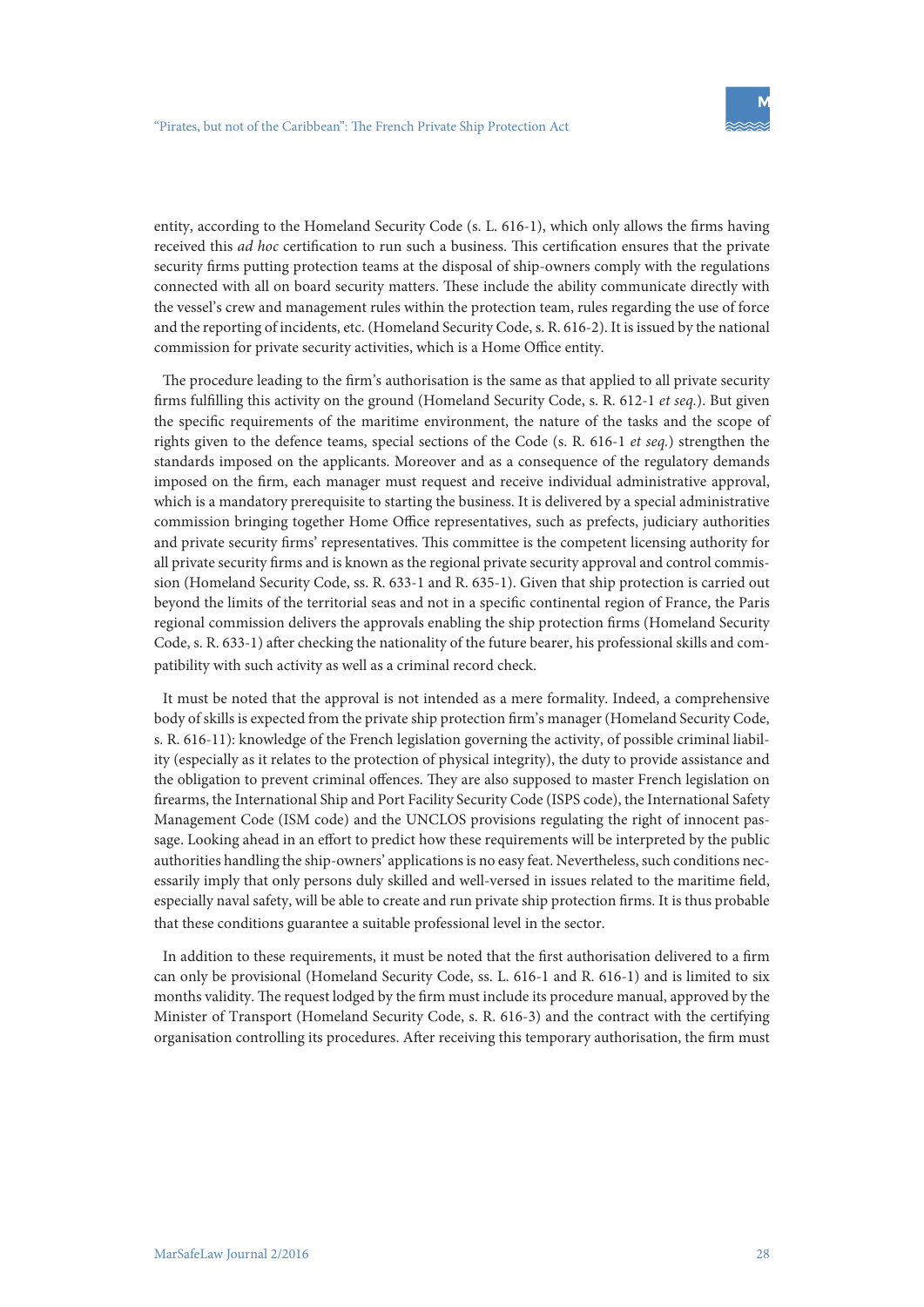

obtain its certification within six months as this document is the *sine qua non* condition to receiving final approval (Homeland Security Code, s. R. 616-5).

## 2.2 The professional card bearing the 'ship protection at sea' label is the prior authorisation granting access to the profession

As the managers of the ship protection firms, and just like every security guard in France, each member of a protection team embarked on board a merchant ship has to carry a professional card that confirms the administrative authorisation allowing him to embark and fulfil the corresponding tasks (Homeland Security Code, ss. L. 616-2 and R. 616-6). Although issued by the employer, this card bears the personal registration number allotted by the public authorities. It must be shown whenever requested by police officers or other types of controlling agents.

As far as the basic principles of good moral character and integrity are concerned, there are few differences between the requirements that a 'classical' security guard must meet and those for ship protection agents. According to the Homeland Security Code (s. L. 612-20), the authorisation can only be issued if the potential employee produces a judicial record untainted by a felony or serious misdemeanour. An administrative inquiry also searches for possible evidence that the applicant has infringed rules of moral integrity or has been a threat to public order or state security. In such cases, the administration can refuse to grant the applicant approval. Foreign applicants subject to an expulsion order or judicially banned from French territory can also be denied approval. Last but not least, the applicant must also submit the documents establishing his skills.

There are two major differences between land-based security guards and those carrying out ship protection missions. First, in terms of professional skills, the Homeland Security Code (ss. R. 616-11 et R. 616-12) is much more demanding from ship-based security agents than their colleagues employed (on ground) under the Act of 12 July 1983: the members of protection squads have to master the knowledge expected from the managers (listed above), but they must also have received the basic training of seamen and be proficient in risk management procedures. In addition, they shall be acquainted with their own firms' procedures for the use of force and reporting of incidents, with the maritime work environment, the vessels' operating constraints and the chain of command on board. The regulations also insist that the agents possess theoretical and practical knowledge about firearms and on board security devices and have basic medical training. At the very least, medical fitness for sea service must be established as well as a medical statement proving their physical and psychological ability to carry a weapon.

Second, another distinction is made between the two categories of security guards: while the landbased guards receive firm authorisation if they fulfil the legal conditions, the ship protection agents can only be given a provisional approval when they first apply (Homeland Security Code, s. L. 616- 2). The first professional card issued is only valid for one year and cannot be delivered if the applicant does not show a hiring letter from an authorised ship protection firm. This first issuance is a trial and qualifying period, which unknown to classical (ground-based) security guards, during which the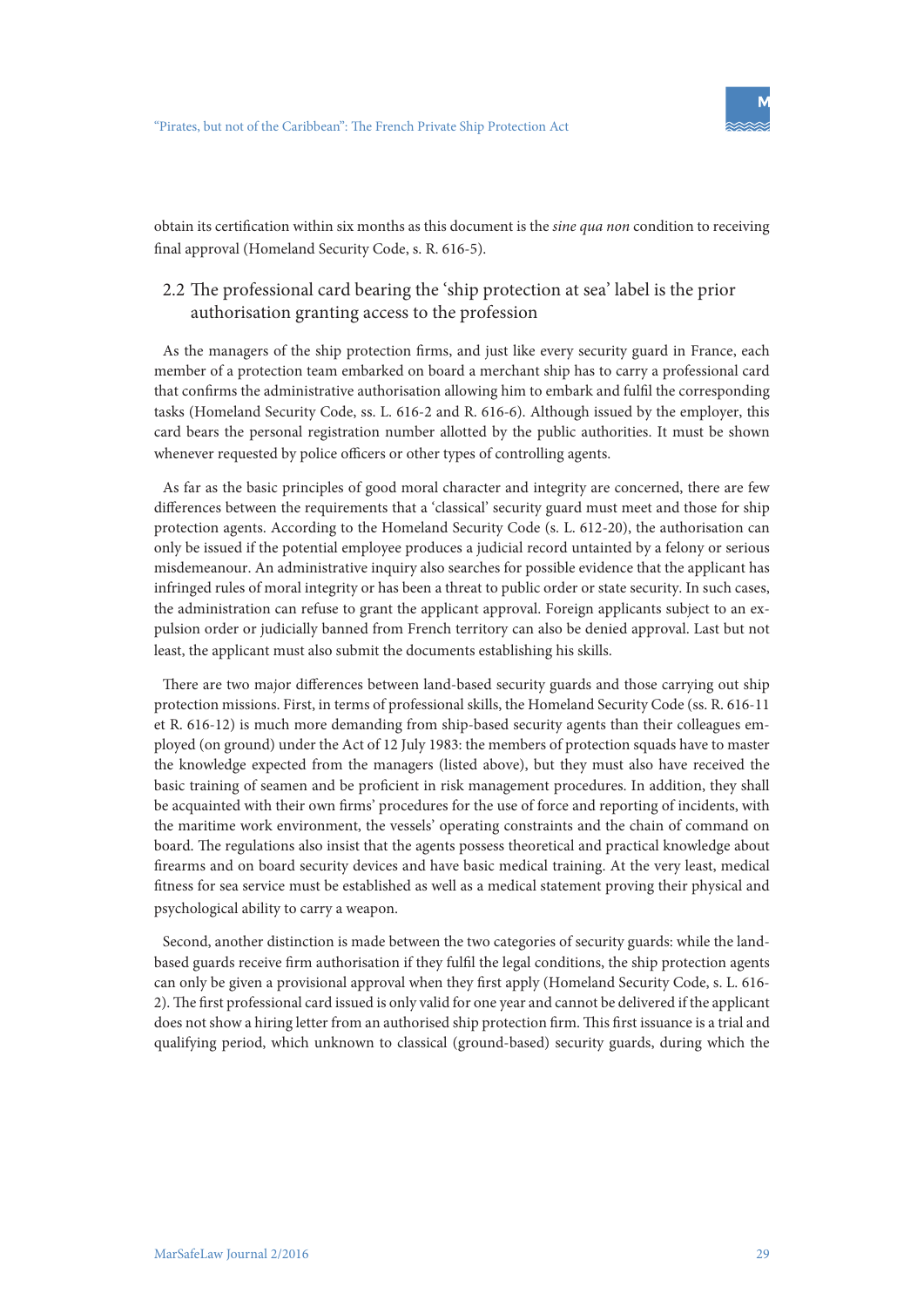employee must be on board the vessel for at least 30 days and receive a favourable report from the firm. From this moment, he can submit a new application before the Paris regional commission in order to obtain a five year professional card (Homeland Security Code, s. R. 612-13), which is valid for four years after the probationary year. The commission can also deny the card (ss. L. 616-2 and R. 616-9).

Even access to training as a ship protection agent is submitted for authorisation (Homeland Security Code, s. L. 612-22). This rule is common for both these agents and 'classical' security guards but, unlike the latter, the ship protection agents cannot be provisionally employed during their training period (ss. R. 616-1 and R. 616-2). Finally, it must be noted that all the authorisations and approvals issued under the 2014 Act, whether that of the firm, the managers or employees, can be withdrawn if they cease to fulfil the legal conditions or challenge public order (Homeland Security Code, ss. L. 612-8, L. 612-9, L. 612-20).

### 2.3 The ship protection firms under state control

The Homeland Security Code (ss. L. 616-4 and L. 616-5) allows for the possibility of unannounced checks and for the state to investigate any incident involving the embarked defence squads and to punish any offences committed. A wide variety of state officials are empowered to carry out a control check at any moment: police commissioners and officers, *Gendarmerie* officers and non-commissioned officers, maritime affairs service officers and civil servants, commanders and second-in-command of navy warships, state ships and aircrafts devoted to maritime patrol, and customs officers.

The control check can take place on board the protected vessel and includes the right of all state ships commanders to order the diversion of a merchant ship so as to carry out the control check. The commissioned officials listed above can ask for the professional card of each member of the protection team, check the identity of all persons found on board the vessel and open all on board documents, especially the protection squad record held by its chief, which is designed to chart and track its activities (Transport Code, s. L. 5542-10). When controlling the ship, the authorised officers are granted the right to visit the whole vessel, especially the compartments designed to store weapons and ammunition. At the end of the inspection, an official written record must be drawn up. Each investigating police officer and a number of state commissioned agents (navy officers, navy ship pursers, etc.) are empowered to find and record the infringements of legislation related to ship protection activity. When appropriate, and after having received special authorisation from the public prosecutor, they can seize the weapons and ammunition and any document that could help prove the infringement.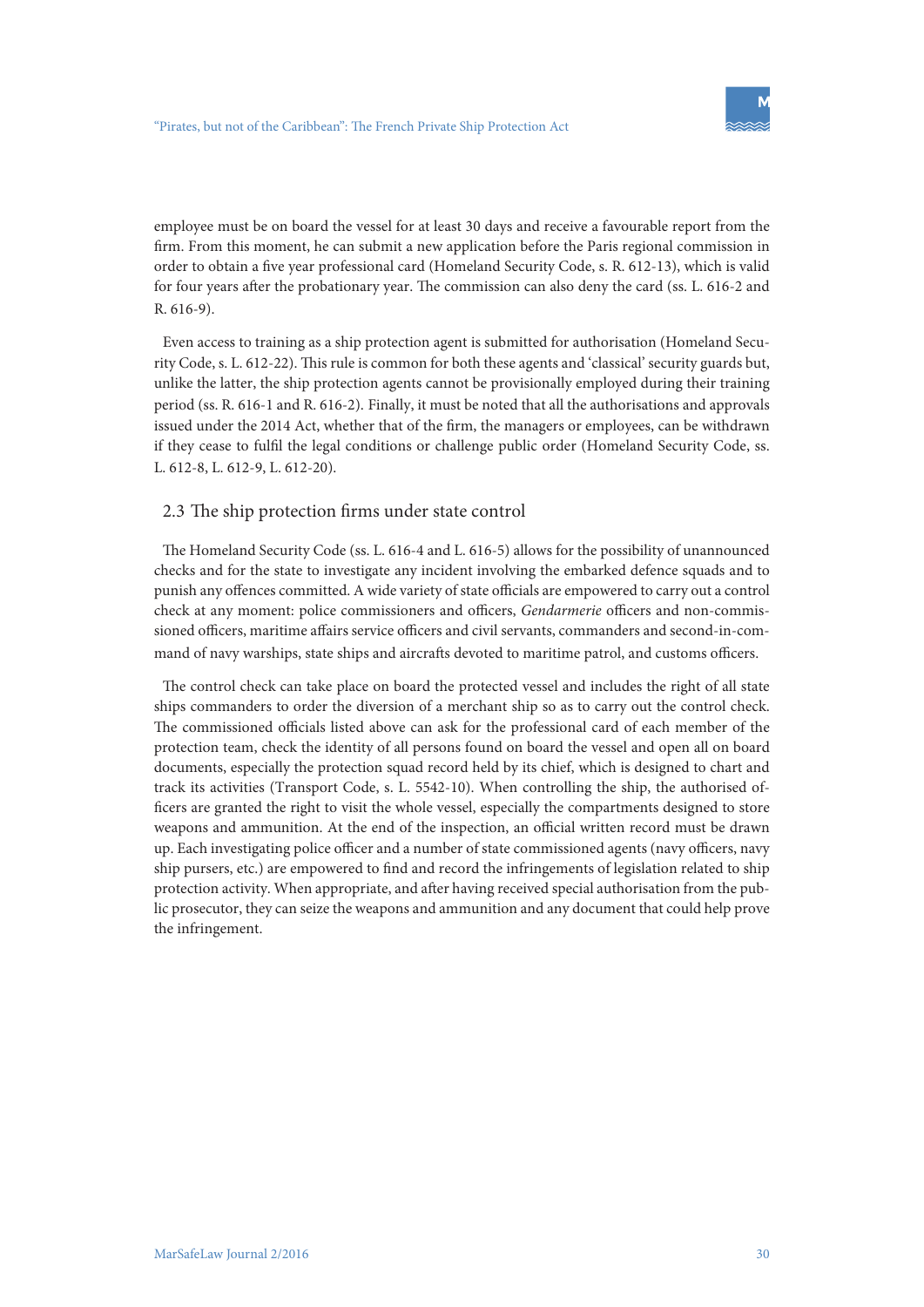

# 3. The protection mission, its legal framework and operational con straints

### 3.1 The protection squad is under the shipmaster's oversight

Compared to traditional security missions taking place in office or commercial buildings, protecting a merchant ship en route entails technical requirements and restrictions, linked with the environment – i.e. the size of the ship and number of angles of attack,<sup>29</sup> compatibility of protection actions with the vessel's navigation, especially in circumstances such as heavy traffic, natural obstacles, hazardous cargo implying restrictions on firearm use, etc. Moreover, neither the shipmaster nor the squad have immediate access to public authorities and services, which are a natural extension of ground-based security guards, such as police and emergency services. However, it should be borne in mind that the threat requires the use of more powerful weapons or defence tactics than those granted to traditional security guards (who cannot carry firearms in France) and increases pressure on the ship protection team members, who will inescapably have to tackle war-like situations.

The main effect of these constraints was a conscious choice of the legislator: given the peculiarity of its environment, the ship protection squad is placed under the shipmaster's responsibility (Transport Code, s. L. 5542-9), who is traditionally and legally designated by the law as the guardian of public order and authority on board and in charge of the ship's safety (UNCLOS, arts. 27 and 94; Transport Code, s. L. 5535-1). The shipmaster's task regarding the protection team is all the more relevant because he is also in charge, on behalf of the ship-owner, of taking every decision or measure needed to safeguard the vessel and ensure its effective operation (Transport Code, ss. L. 5412-2 to L. 5412-4). Besides, this role implies that he is liable under civil and criminal law for any event related with the ship's navigation (s. L. 5542-4).

As a consequence, before departure, the ship-owner has to provide the shipmaster with a copy of an appendix to the contract signed between the shipping company and the ship protection firm. This annex lists the legal elements depicting the squad's composition and approvals, such as data on the firm's authorisation and employees' professional cards, brand, model and serial number of each weapon, name of the squad's captain (Transport Code, ss. L. 5442-7 and L. 5442-8). This document must also certify and provide evidence that the squad's captain is able to communicate with the shipmaster using the working language used on board, chosen by the ship-owner according to the Transport Code (s. L. 5513-1).

The shipmaster is to record in the ship's logbook any event questioning the role of the protection team or involving the weapons or ammunition on board. In the same logbook is the registration of all the boarding and landing movements of squad members, every storage and removal movement of arms or ammunition and the circumstances in which these are used (Transport Code, s. L. 5442-

<sup>29 200-300</sup> metres (600-900 ft long) and 30 m (100 ft) wide ships are not uncommon.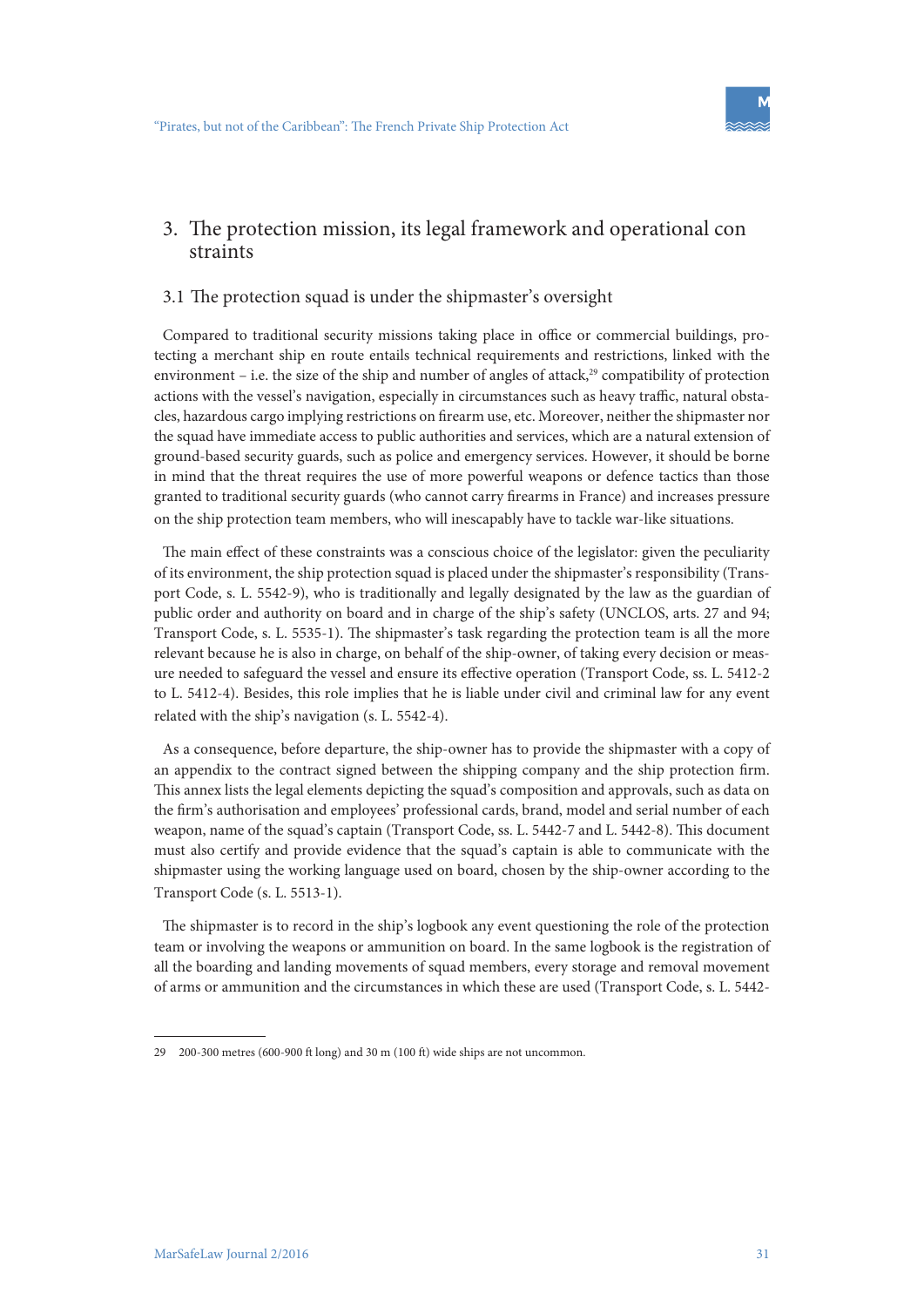

11). In the event of an incident involving a member of the protection team, he must write an official report and send it to the national council for private security activities.

When the protection squad boards the ship, the shipmaster has to check the identity of each member and the weapons' serial numbers. He must then inform the state authorities – the prefect in mainland France or the commander-in-chief of the maritime area overseas – that the squad has embarked or disembarked (Transport Code, s. L. 5442-8). Furthermore, the shipmaster or a crewmember has to follow the protection agent in charge of carrying the weapons, in order to escort him between the vessel and the boundary of the port authority, upon both departure and arrival (Transport Code, s. R. 5442-5).

Lastly, the shipmaster is responsible for the defence strategy and its compliance with the vessels' requirements: he provides the protection team with any necessary information about the constraints linked with the safety and operation requirements of the ship, and he decides where and how the weapons must be stored (Transport Code, s. R. 5542-6).

### 3.2 The protection squad: composition, distinguishing marks and equipment

What can and must be the standard protection squad for a merchant ship is set by the Transport Code (ss. L. 5442-2 to L. 5442-6). The squad's composition is decided by both the ship-owner and the security firm. For this purpose, they must, according to the Code, analyse the potential hazards affecting the boat, taking into account its passive protection systems. According to the 2014 Act, the squad must consist of at least three members. Every agent wears a specific uniform allowing him to be identified on board, to avoid any confusion with police or military officers, and must be provided with a bulletproof vest.

Only the following weapon classes can be purchased, embarked and used:

- Semi-automatic shoulder firearms with calibre ranges from 5.56 mm (.22 inches) to 12.7 mm (.50 inches):
- Pump-action smooth-bore firearms;
- Handguns, no greater than 9 mm (.357 inches) calibre;
- Electromagnetic pulse (EMP) weapons;
- Tear gas or incapacitating spray bombs.

The squad may embark two weapons for each member and four additional weapons as a reserve (Transport Code, s. D. 5442-1-2). The ammunition needed, including incendiary ammunition, can also be embarked and stored on board. It must be noted that, even if the 2014 Act and subsequent regulations remain silent on this issue, they can be interpreted as forbidding the installation and use of firearms mounted on a fixed station aboard the ship. The authorised equipment may seem rather lightweight if one recalls that the protection team has to defend the ship even in grey zones where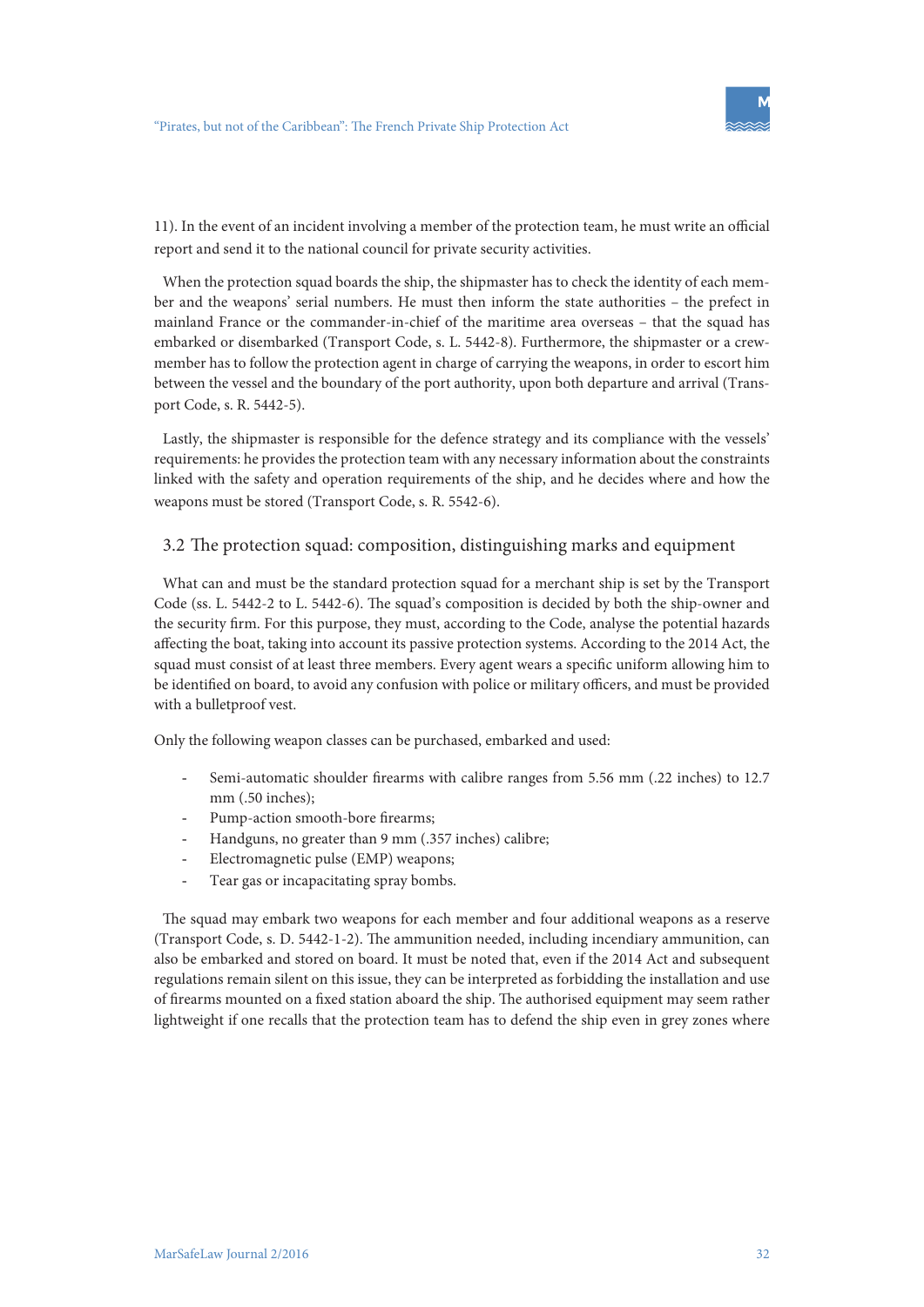piracy frequently profits from weapon smuggling, local conflicts and terrorism.<sup>30</sup>

In some cases, the ship protection requirements have led some countries or operators to install fixed defence means on cargo vessels, such as small calibre guns on pivot mounts. The British firm Pacific Nuclear Transport Limited, for instance, which is in charge of transporting radioactive fuel for the British nuclear industry, operates three ships carrying a special police unit and fixed naval guns.31 Moreover, in France, a 1990 bill proposed to gather, if necessary when a crisis occurs, a 'maritime complementary force' consisting of militarised cargo ships, which might imply additional features such as machine gun mountings and light anti-aerial missile systems.<sup>32</sup> Perhaps the same could happen when a merchant ship is requisitioned according to the Defence Code (s. R. 2213-21). These examples, however, reveal that this kind of protection pattern is usually reserved by both regulations and state practices for strategic cargo and acute crisis situations. Therefore, we can hardly imagine hundreds of merchant ships navigating around the globe with such defence means, which are disproportionate to the threat and creating other issues in terms of navigation safety, public order and international relations, by blurring the limits between a warship and a merchant ship.<sup>33</sup>

It can therefore be assumed that the private ship protection mission was intended by the legislator to be a primary defence level, which was only designed to have a sufficiently strong preventative effect intended to deter pirates or at least to make them hesitate. It seems that the legislator regards the warships patrolling the zones as the true and final means of defence against piracy, and the level of naval control run in these areas is a meaningful clue in this sense.<sup>34</sup>

### 3.3 The defence mission: how it is carried out

According to the Transport Code (s. L. 5442-7), the ship-owner must inform the state authorities that he intends to embark a protection squad on one of his vessels at least 72 hours before its boarding. At that time, he checks the professional cards of the agents and informs the captain of these elements. The declaration sent to state authorities must mention the ship's scheduled itinerary and the protection squad's boarding and landing programme. At the same time, 72 hours before

<sup>30</sup> According to press reports, Somali pirates often use weapons, such as automatic assault rifles or rocket launchers (eg when attacking the French cruise ship *Le Ponant* in 2008 or the Liberian-flagged tanker *Sirius Star*). Moreover, in 2000 and 2002, speedboats apparently driven by suicide bombers/terrorists collided with the US Navy frigate *USS Cole* in Aden harbour and the French supertanker *Limbourg* close to the Yemeni shore.

<sup>31</sup> These ships are M/V *Pacific Grebe, Pacific Heron* and *Pacific Egret.*

<sup>32</sup> *Projet de loi* relatif à la force maritime de complément, n° 1190, déposé le 2 avril 1990 [Bill on the maritime complementary force] <www.assemblee-nationale.fr/14/projets/pl1674.asp> accessed 1 February 2016. The bill was sent to the Assemblée nationale but apparently never brought to debate.

<sup>33</sup> Even if this was a common case until the beginning of the 18<sup>th</sup> century.

<sup>34</sup> The French navy offers a voluntary naval control service, led by the Indian Ocean maritime area command. For the principles and rules of such control, see *instruction interministérielle* n° 1094/SGDN/PSE/PPS/CIPRS du 27 juin 2001 relative au contrôle naval volontaire [Interdepartmental instruction on voluntary naval control] *Bulletin officiel du ministère chargé de l'équipement* (Paris, 10 September 2001) 1112 <www.bulletin-officiel.developpement-durable.gouv.fr/fiches/BO200116/ A0160050.htm> accessed 1 February 2016.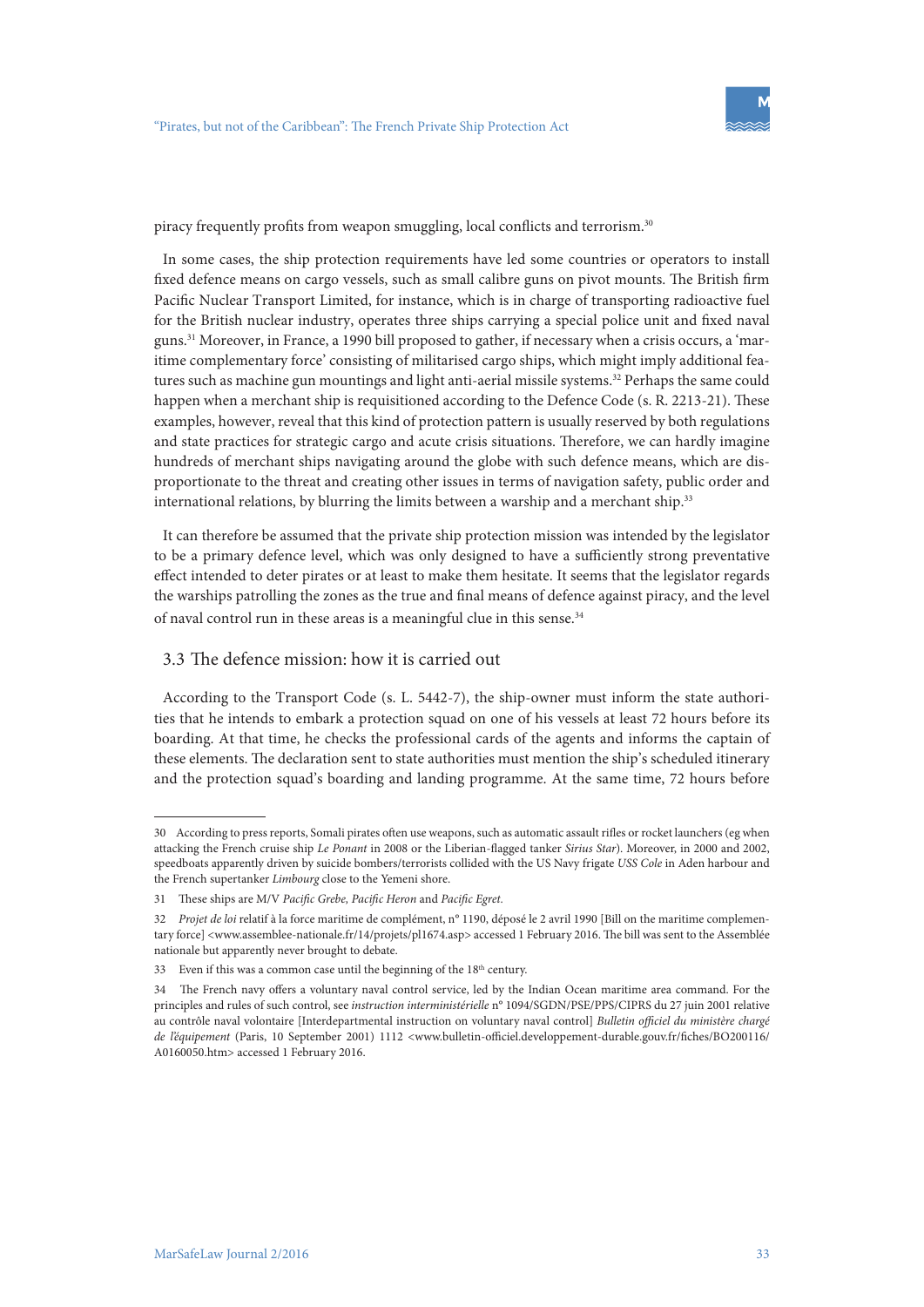this transfer, the firm in charge of conveying arms and ammunition to the ready-to-sail ship must declare the transfer.

Once the ship is at sea, the shipmaster and the protection team's captain consider together the measures and countermeasures to be laid down in order to defend the vessel before it reaches the hazardous areas. There, the squad, if duly authorised by the captain, can begin its training. Indeed, the weapons can be removed from their storage compartments only when the boat sails into one of the two geographic areas discussed above and only the shipmaster can make such a decision and order the squad to put itself in readiness mode and defence condition (Transport Code, s. R. 5442-6).

The forms of action offered to the protection squad are defined by the Transport Code (ss. L. 5442- 4 and L. 5442-6). In particular, the squad's members are the only persons on board who are legally entitled to handle the weapons and resort to force in order to ensure the vessel's protection.35 If one of the aggressors turns out to be a prisoner or is picked up aboard the merchant ship after a failed assault, he must be placed under 'consignation' by the shipmaster, $36$  who must inform the French embassy in the country where the next stop is scheduled.<sup>37</sup>

### 3.4 After the mission: follow-up and feedback

Seeking to set strict norms for this new activity, the French legislator has built a comprehensive feedback system designed to gather and transmit to state authorities any useful information after the protection team has been activated. The shipmaster and the squad's captain are both required to write a separate report describing any incident that led the squad to resort to force (Transport Code s. L. 5442-12). The protection squad leader's report is attached to the shipmaster's report and sent to the maritime prefect as soon as is possible. If it carefully draws the conclusions of the event, this report can become the starting point of a true operational debriefing gathering the ship-owner, the ship protection firm and state authorities and allowing better knowledge of the threat to be gathered. Indeed, the legislator demands it to mention the attack's circumstances, nature, the means used by the pirates, especially their arms and assault methods, the number of pirates, description and language. Moreover, it collects the defence team's composition, written testimonies of its members, lists the arms and ammunition that were used, the wounds suffered and any damage to the ship or the cargo. The report must also analyse the event, the lessons learned from it, the procedures recommended to avoid new assaults and any breach of discipline rules assignable to the protection team.

<sup>35</sup> According to s. L. 5442-4, the squad mission is carried out in the framework laid down by Title II of Book I of the Penal Code, which suggests that only an appropriate and legitimate need for self-defence can justify forceful action.

<sup>36</sup> The aim of this coercive measure is to maintain public order on board by isolating any person who could endanger the vessel, the crew, the cargo or the passengers (Transport Code, s. L. 5531-19). It cannot be applied without the public prosecutor's agreement, but in cases of emergency, the shipmaster can decide to do so immediately if the prosecutor is duly informed.

<sup>37</sup> For the links between the protection squad issue and human rights, see Jessica NM Schechinger, 'Responsibility for Human Rights Violations Arising from the Use of Privately Contracted Armed Security Personnel Against Piracy. Re-Emphasizing the Primary Role and Obligations of Flag States' (2014) in Erik Jaap Molenaar, Sarah Nouwen and Cedric Ryngaert (eds), *What is Wrong with International Law? Liber Amicorum A.H.A. Soons* (Brill 2015).